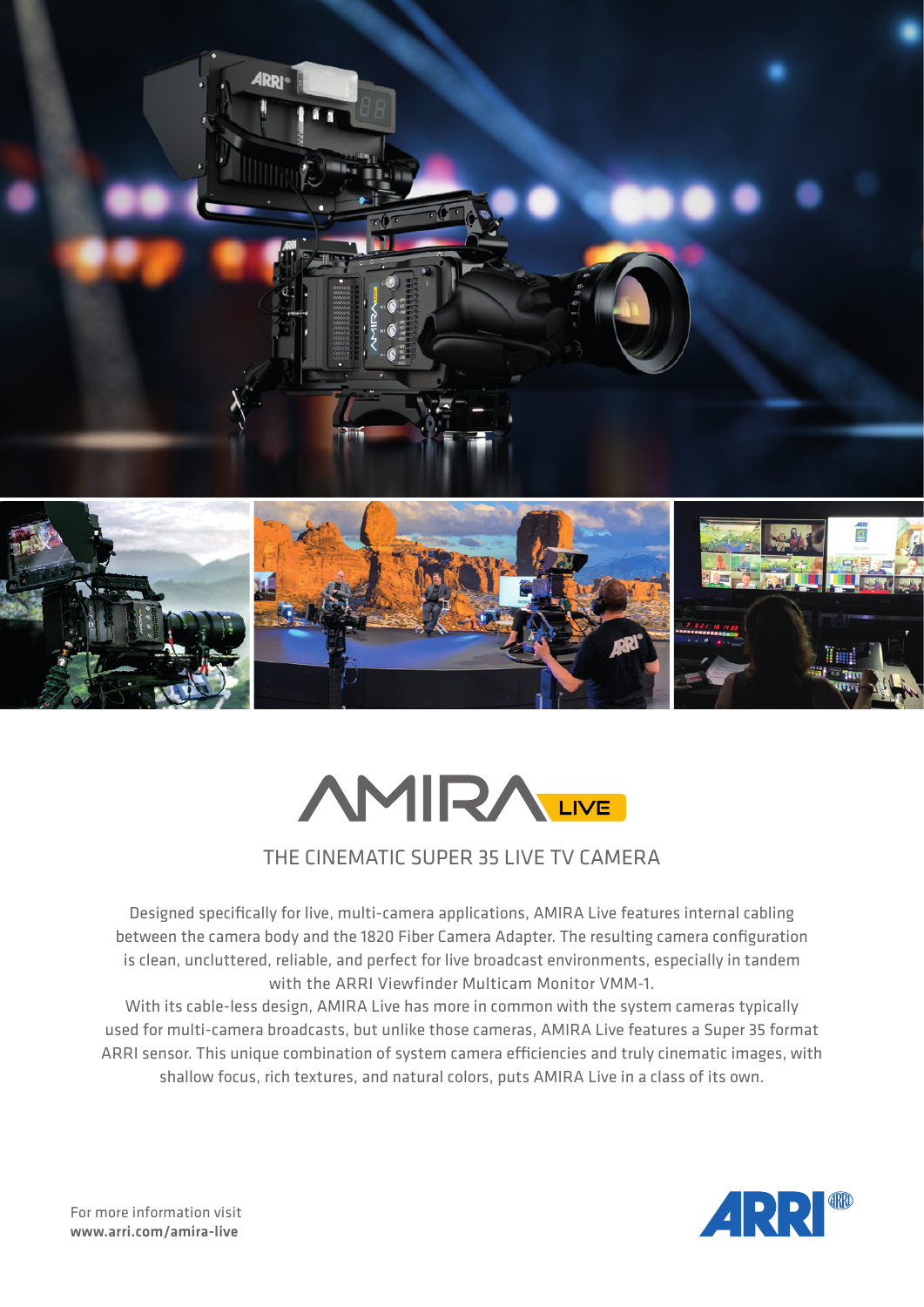## **AMIRA Live**



#### **Main Features:**

- ARRI's legendary ALEV III Super 35 sensor the same sensor design as used in all ALEXA cameras
- Unsurpassed overall image quality and sophisticated ARRI color science
- Natural, flattering skin tones
- Highest dynamic range of over 14 stops
- Live broadcast images on a par with high-end movies, TV series, and OTT productions
- Record in-camera for post, finishing, or slow-motion effects, while simultaneously transmitting live HD or UHD signals
- Clean configuration without external cables between the camera & the fiber backend
- Versatile 10-inch Viewfinder Multicam Monitor VMM-1



| <b>Sensor Type</b>                               | Super 35 mm format ARRI ALEV III CMOS sensor with Bayer pattern color filter array<br>26.40 x 14.85 mm / 1.039 x 0.585", Ø 30.29 mm / 1.193" |                                                                                                                                                                                                                           |
|--------------------------------------------------|----------------------------------------------------------------------------------------------------------------------------------------------|---------------------------------------------------------------------------------------------------------------------------------------------------------------------------------------------------------------------------|
| <b>Sensor Size</b>                               |                                                                                                                                              |                                                                                                                                                                                                                           |
| <b>Photosite Pitch</b>                           | $8.25 \mu m$                                                                                                                                 |                                                                                                                                                                                                                           |
| <b>Sensor Frame Rates</b>                        | $0.75 - 200$ fps                                                                                                                             |                                                                                                                                                                                                                           |
| <b>Sensor Active Image Area</b><br>(photo sites) | S <sub>16</sub> H <sub>D</sub> :<br>HD:<br>2K:<br>3.2K:<br>4K UHD:<br>ARRIRAW 16:9 2.8K:                                                     | 1600 x 900<br>2880 x 1620<br>2868 x 1612<br>3200 x 1800<br>3200 x 1800<br>2880 x 1620                                                                                                                                     |
| <b>Sensor Active Image Area</b><br>(dimensions)  | S16 HD:<br>HD:<br>2K:<br>3.2K:<br>4K UHD:<br>ARRIRAW 16:9 2.8K:                                                                              | 13.20 x 7.43 mm / 0.520 x 0.292"<br>23.76 x 13.37 mm / 0.935 x 0.526"<br>23.66 x 13.30 mm / 0.932 x 0.524"<br>26.40 x 14.85 mm / 1.039 x 0.585"<br>26.40 x 14.85 mm / 1.039 x 0.585"<br>23.76 x 13.37 mm / 0.935 x 0.526" |
| <b>Recording File Container Size</b><br>(pixels) | S16 HD:<br>HD:<br>2K:<br>3.2K:<br>4K UHD:<br>ARRIRAW 16:9 2.8K:                                                                              | 1920 x 1080<br>1920 x 1080<br>2048 x 1152<br>3200 x 1800<br>3840 x 2160<br>2880 x 1620                                                                                                                                    |
| <b>Recording File Image Content</b><br>(pixels)  | ProRes S16 HD:<br>ProRes HD:<br>ProRes 2K:<br>ProRes 3.2K:<br>ProRes 4K UHD:<br>ARRIRAW 16:9 2.8K:                                           | 1920 x 1080<br>1920 x 1080<br>2048 x 1152<br>3200 x 1800<br>3840 x 2160<br>2880 x 1620                                                                                                                                    |
| <b>Exposure Latitude</b>                         | 14+ stops over the entire sensitivity range from EI 160 to EI 3200 as measured<br>with the ARRI Dynamic Range Test Chart (DRTC-1)            |                                                                                                                                                                                                                           |
| <b>Exposure Index</b>                            |                                                                                                                                              | Adjustable from EI 160-3200 in 1/3 stops, EI 800 base sensitivity                                                                                                                                                         |
| <b>Shutter</b>                                   | Electronic shutter, $5.0^\circ$ - 356° or 1 s - 1/8000 s                                                                                     |                                                                                                                                                                                                                           |
| <b>Recording Formats</b>                         | MXF/ARRIRAW, ProRes 4444 XQ, ProRes 4444,<br>ProRes 422 (HQ), ProRes 422, ProRes 422 (LT), MPEG-2 HD                                         |                                                                                                                                                                                                                           |
| <b>Recording Media</b>                           | CFast 2.0 Cards                                                                                                                              |                                                                                                                                                                                                                           |
| <b>Recording Frame Rates</b>                     | ProRes HD:<br>ProRes S16 HD:<br>ProRes 2K:<br>ProRes 3.2K:<br>ProRes UHD:<br>MFX/ARRIRAW 16:9 2.8K: 0.75 - 48 fps<br>MPEG-2 HD:              | $0.75 - 200$ fps<br>$0.75 - 200$ fps<br>$0.75 - 200$ fps<br>$0.75 - 60$ fps<br>$0.75 - 60$ fps<br>23.976 - 59.94 fps                                                                                                      |
| <b>Recording Modes</b>                           |                                                                                                                                              | Standard real-time recording, Pre-recording, Intervalometer, Stop Motion                                                                                                                                                  |
| <b>Color Output</b>                              |                                                                                                                                              | Rec 709, Rec 2020, Log C, Custom Look (ARRI Look File ALF-2)                                                                                                                                                              |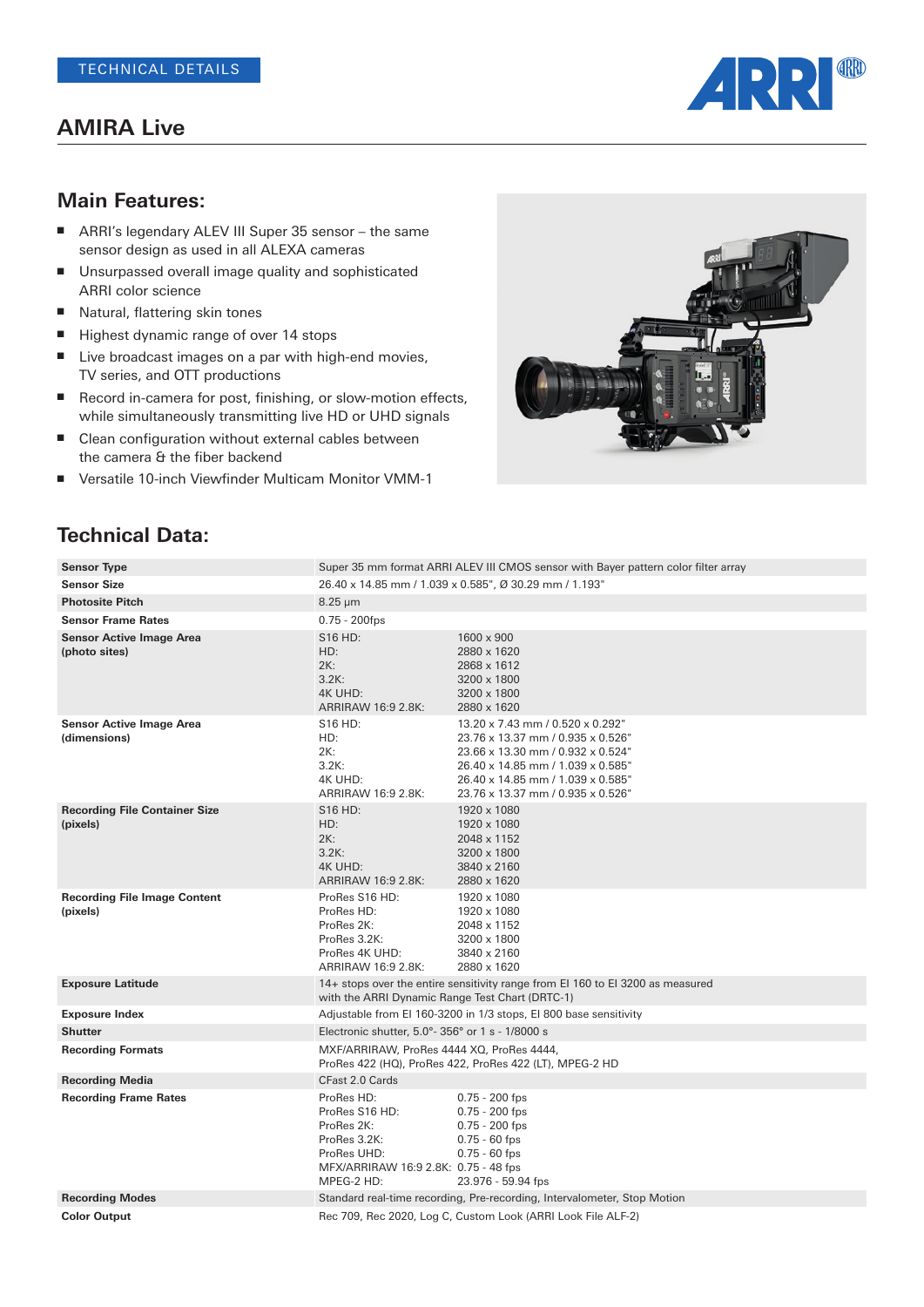**AMIRA Live**



| <b>Look Control</b>             | Import of custom 3D LUT<br>ASC CDL parameters (slope, offset, power, saturation)<br>Knee, gamma, saturation, black gamma, saturation by hue<br>Support of ARRI Look Library                                            |
|---------------------------------|------------------------------------------------------------------------------------------------------------------------------------------------------------------------------------------------------------------------|
| <b>White Balance</b>            | Manual and auto white balance, adjustable from 2,000 K to 11,000 K in 10 K steps<br>Color correction adjustable range from -16 to +16 CC. 1 CC corresponds to 035 Kodak CC values<br>or 1/8 Rosco values               |
| <b>Filters</b>                  | Built-in motorized ND filters 0.6, 1.2, 2.1, Fixed optical low pass, UV, IR filter                                                                                                                                     |
| <b>Lens Squeeze Factor</b>      | 1.00, 1.30                                                                                                                                                                                                             |
| <b>Exposure and Focus Tools</b> | False Color, Zebra, Zoom, Waveform, Aperture and Color Peaking                                                                                                                                                         |
| <b>Audio Input</b>              | 2x XLR 3pin Mic/Line Input with 48 V Phantom Power,<br>switchable to AES3<br>1x XLR 5pin Mic/Line Input with 48 V Phantom Power<br>(Line input max. level +24 dBu correlating to 0 dBFS)<br>Bluetooth whisper track    |
| <b>Audio Output</b>             | 3.5 mm stereo headphone jack, Bluetooth audio, SDI (embedded)                                                                                                                                                          |
| <b>Audio Recording</b>          | 4 channel linear PCM, 24 bit 48 kHz, 1 channel Bluetooth whisper track                                                                                                                                                 |
| <b>Remote Control Options</b>   | Web-based remote control from phones, tablets and laptops via WiFi & Ethernet<br>Camera Access Protocol via Ethernet & WiFi<br>GPIO interface for integration with custom control interfaces                           |
| <b>Interfaces</b>               | 1 x D-SUB 24W7 (LTC Timecode, Ret/Sync In, Genlock, Ethernet, Power In)<br>1 x LEMO 6pin EXT multi purpose accessory interface<br>1 x Hirose 12pin (on PL lens mount)<br>2 x USB 2.0 (for user setups, look files etc) |
| <b>Wireless Interface</b>       | Built-in WiFi module (IEEE 802.11b/g), Built-in Bluetooth module                                                                                                                                                       |
| <b>Lens Mount</b>               | PL mount with Hirose connector and LDS<br>EF mount<br>B4 mount with Hirose connector<br>ARRI LPL Mount (LBUS) connector<br>Leitz Cine Wetzlar M mount                                                                  |
| <b>Flange Focal Depth</b>       | PL mount 52 mm, LPL mount 44 mm                                                                                                                                                                                        |
| <b>Power Outputs</b>            | 1 x Fischer 3pin 24 V RS<br>1 x LEMO 2pin 12 V<br>1 x Hirose 4pin 12 V<br>1 x LEMO 6pin EXT 24 V                                                                                                                       |
| <b>Measurements (HxWxL)</b>     | 182 x 147 x 374 mm / 7.2 x 5.8 x 14.7"<br>(camera body with 1820 Fiber Adapter and PL lens mount)                                                                                                                      |
| Weight                          | $\sim$ 5.2 kg / $\sim$ 11.5 lb (camera body with 1820 Fiber Adapter and PL lens mount)                                                                                                                                 |
| <b>Storage Temperature</b>      | -30° C to +70° C / -22° F to 158° F                                                                                                                                                                                    |
| <b>Software License Keys</b>    | AMIRA Advanced, AMIRA Premium, AMIRA 4K UHD, AMIRA ARRIRAW,<br>ARRI Look Library (weekly or permanent)                                                                                                                 |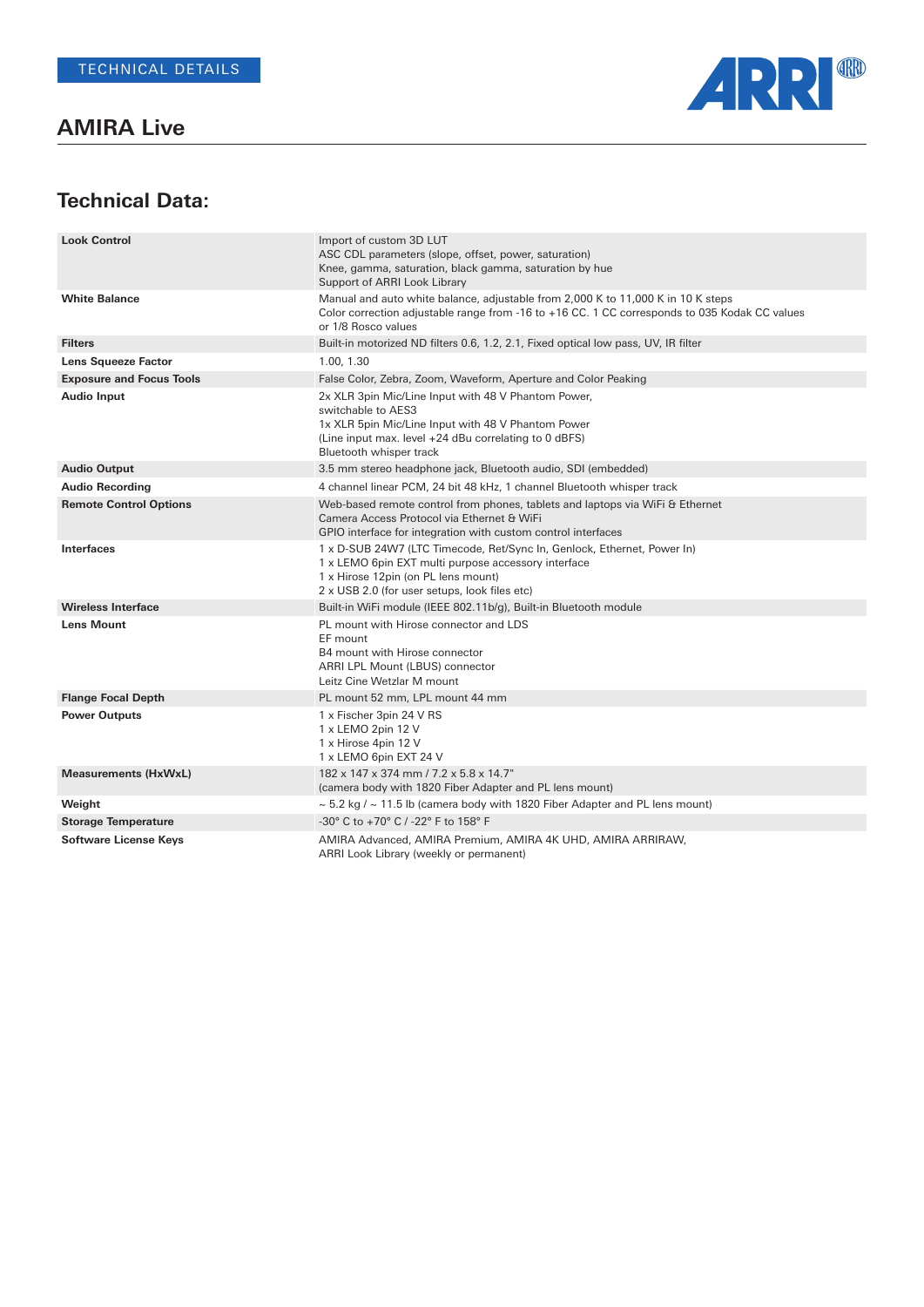# **Fiber System for AMIRA Live**



#### **Main Features:**

- Integrated FCA (internal cabling between the camera body and the fiber backend)
- All-in-one base station
- Transmission of live HD or UHD/4K signals via fiber up to two 2 km including power
- UHD support with 4 x 3G and 2 x 12G SDI single link outputs
- 1U height and 19" rack frame
- Standard BNC connectors
- Standard interface for intercom (prod/eng), tally (red/green), RCP control, audio (analog and AES) genlock, and timecode
- Modular FCA (can be mounted on V-Mount or Gold Mount)



| <b>Mechanics/Power</b>        | SMPTE 311M Cable Length                                | 2 km                                            |
|-------------------------------|--------------------------------------------------------|-------------------------------------------------|
|                               | Camera Power                                           | 100 W Camera Power (150 W total internal power) |
|                               | <b>Fiber Adaptor Weight</b>                            | integrated                                      |
|                               | Fiber Adaptor Volume                                   | integrated                                      |
|                               | <b>Base Station Weight</b>                             | $2.1$ kg                                        |
|                               | Base Station Dimensions (H x W x L)                    | 43 x 429 x 275 mm                               |
|                               | Fiber Adaptor Dimensions (H x W x L)                   | integrated                                      |
|                               | <b>Base Station Volume</b>                             | 4644 cm <sup>3</sup>                            |
| <b>Base Station Video Out</b> | QL3G 4K@60P, DL3G, 2 x SL3G                            | $4 \times BNC$                                  |
|                               | 2 x SL12G, DL6G, 2 x SL6G & 2x SL3G                    | 2 x 12G BNC                                     |
|                               | 2 x 1.5G Monitor Out                                   | $2 \times BNC$                                  |
|                               | 2 x Composite Video Out                                | $2 \times BNC$                                  |
| <b>Base Station Video In</b>  | 1.5G Ret Video & Sync                                  | $1 \times BNC$                                  |
|                               | Analogue Genlock Black/Burst, Tri Level (Loop through) | $2 \times BNC$                                  |
|                               | Composite Return For QTV/Teleprompter                  | $1 \times BNC$                                  |
| <b>Base Station Audio Out</b> | Audio on all Programme Video Out                       | Embedded                                        |
|                               | Analogue Audio                                         | <b>XLR5 Male</b>                                |
|                               | 2 x AES Audio                                          | $2 \times BNC$                                  |
| <b>Base Station I/O</b>       | LTC Timecode In                                        | $1 \times BNC$                                  |
|                               | RS232/RS422/RS485 (Accessories/ Cam/Lens Control)      | 2 x 9W-D & 1 x 15W-D                            |
|                               | <b>Ethernet Cam Control</b>                            | $2 \times RJ45$                                 |
|                               | Intercom PD/ENG (2 Channels) & Call                    | $1 \times 15$ W-D                               |
|                               | Red & Green Tally                                      | $1 \times 9W - D$                               |
| <b>Fiber Adaptor In</b>       | External 12-17 V IN, Camera Powered Locally            | PWR In - Lemo                                   |
| <b>Fiber Adaptor Out</b>      | 2 x Red & Green Tally                                  | 12W HR-30 & 10W HR-30                           |
|                               | Composite Video QTV/Teleprompt Out                     | 12W HR-30 or 10W HR-30                          |
|                               | 3G SDI Monitor Out                                     | <b>BNC</b>                                      |
|                               | +12 V VF Power 12 V / 24 W Viewfinder Power Out        | 12 W HR-30                                      |
|                               | Program Audio AES Out                                  | 10 W HR-30                                      |
| Fiber Adaptor I/O             | RS232/RS422/RS485 (Accessories/Cam/ Lens Control)      | 10 W HRS, 12 W HRS & 6 W HRS                    |
|                               | Intercom PD & ENG (2 Channels)                         | $2 \times 6$ W HRS                              |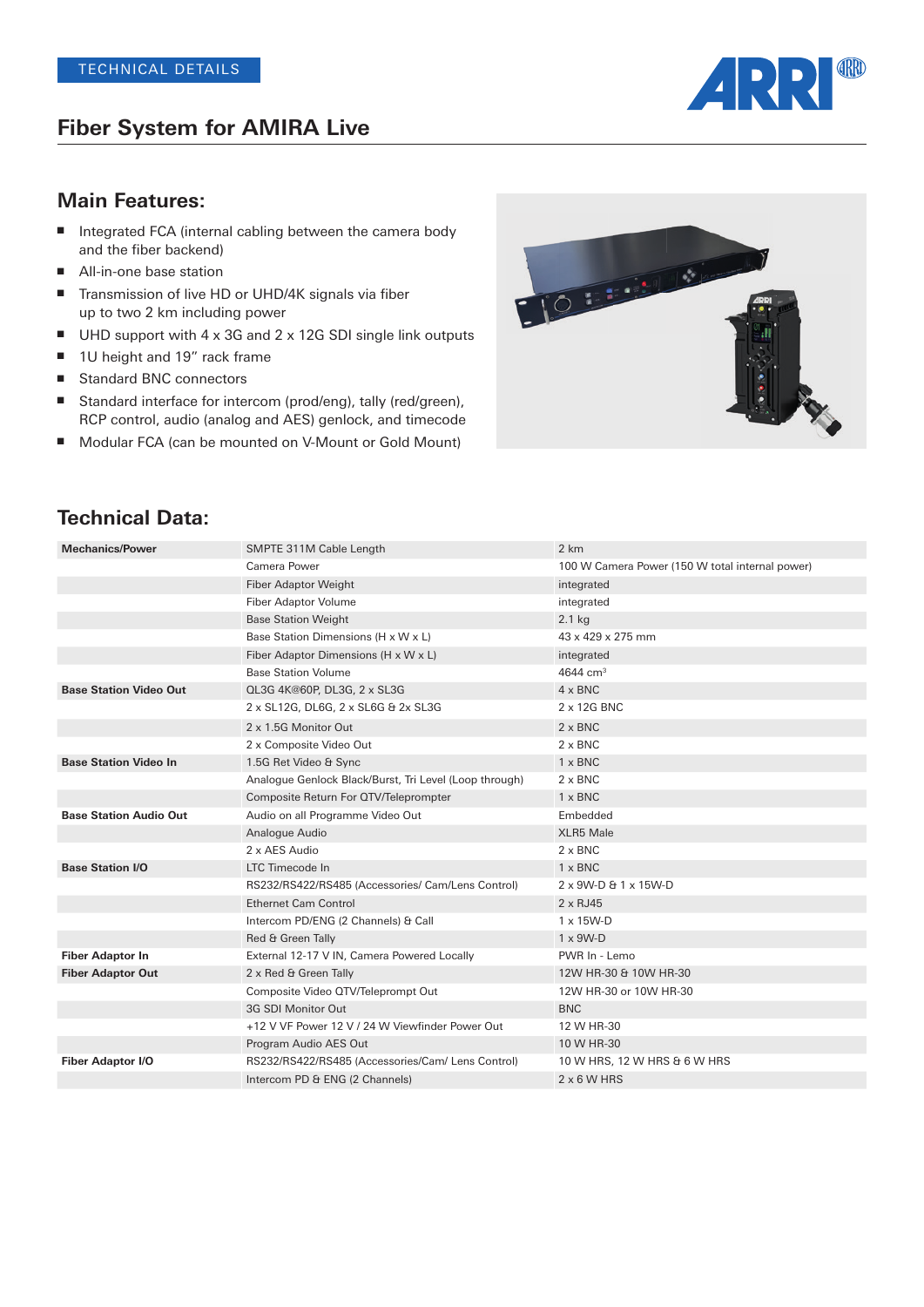#### **Viewfinder Multicam Monitor VMM-1**



## **Main Features:**

- 10" LCD monitor (HD, 300 CD/m2, 1000:1)
- Connects directly to the camera viewfinder interface or can be daisy-chained with the CCP-1
- Includes controls for contrast, color, backlight, peaking
- Physical on/off switch for the frontside tally
- Two programmable user buttons for camera functions
- Display indicating camera number
- 3G SDI and tally GPI input
- Monitor bracket and MYS-1 yoke



| <b>LCD Type</b>                   | Active Matrix Liquid Crystal Display (AM-LCD) Amorphous silicon                                                    |
|-----------------------------------|--------------------------------------------------------------------------------------------------------------------|
|                                   | TFT (Thin Film Transistor) LED Backlight                                                                           |
| <b>Aspect Ratio</b>               | 16:9                                                                                                               |
| <b>Active Screen Size</b>         | 220.32 x 123.93 mm / 16.063 x 12.047"<br>Ø 508 mm / 20.1"                                                          |
| <b>Screen Resolution</b>          | 1920 x 1080 pixel                                                                                                  |
| <b>Pixel Arrangement</b>          | B+G+R vertical stripe                                                                                              |
| <b>Pixel Pitch</b>                | $0.11475 \times 0.11475$ mm / $0.0045$ " x $0.0045$ "                                                              |
| <b>Pixel Density</b>              | 221 ppi                                                                                                            |
| <b>Screen Luminance</b>           | 300 cd/m2 (max.)<br>Backlight Dimming: 100 to 0%                                                                   |
| <b>Luminance Uniformity Color</b> | White non-uniformity $\epsilon$ = 30%                                                                              |
| <b>Color Depth</b>                | 16 Mio. colors                                                                                                     |
| <b>Response Time</b>              | $T_{on}$ + $T_{off}$ (10% to 90% to 10%) 25 ms (typical)                                                           |
| <b>Viewing Angle</b>              | Typical viewing angle $CR$ >= 10:1<br>Horizontal ±85°<br>Vertical $\pm$ 85°                                        |
| <b>Contrast Ratio</b>             | 1000:1 (typical) in dark environment (at optimum viewing angle)                                                    |
| Power Input                       | 1 x LEMO 2-pin (9.0 - 32.0 V DC)                                                                                   |
| Measurements (H x W x L)          | 200 x 255 x 144 mm / 7.87 x 10.04 x 5.67" (without Parasol)                                                        |
| Weight                            | $\sim$ 2.2 kg / $\sim$ 4.85 lbs (without Parasol)                                                                  |
| <b>Operating Temperature</b>      | -20° C to +50° C / -4° F to +122° F @ 5% to 95% relative humidity.<br>non condensing at 38° C wet bulb temperature |
| <b>Vibration</b>                  | MIL-STD 810 10-57Hz / 0.076mm 57-500Hz / 9.8m/s2 (BTM)                                                             |
| <b>Shock</b>                      | MIL-STD 810 $\pm$ 10G/11ms half sine (BTM)                                                                         |
| EMI / EMC                         | CE / FCC                                                                                                           |